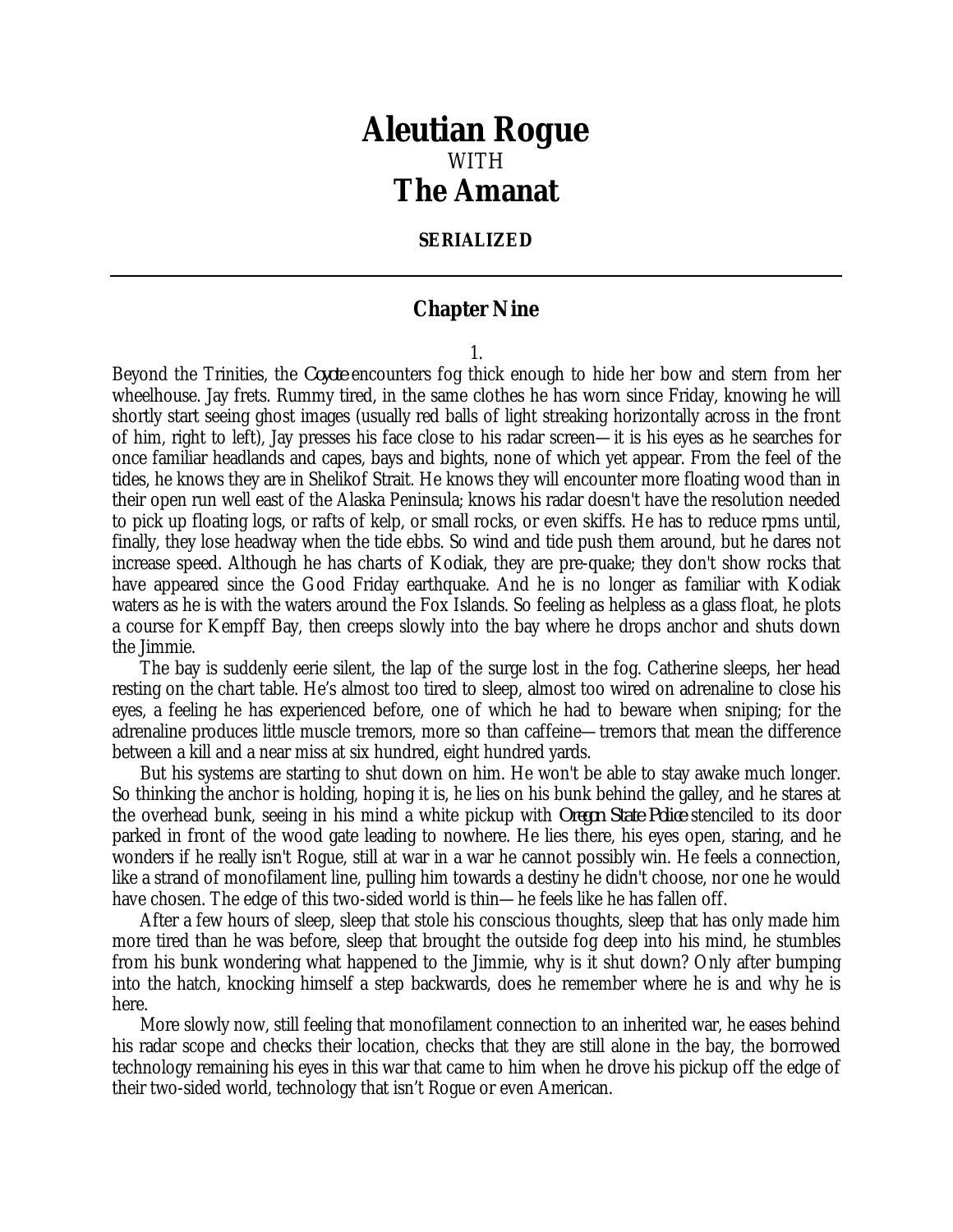His thoughts are jumbled, but everything seems so clear now, almost as if he has had a vision and he wishes he knew the old ways. Unfortunately, his wild roots were grubbed out two generations ago, the land replanted with Chandlers and Keipers. All that remains are the genetics. Rogue genetics.

Catherine stirs when he begins checking fluids. The keelcooler is full; engine oil is fine. He adds a little hydraulic fluid, and checks the aft fuel tank. It's nearly empty. But both small midship tanks are still full, enough for another sixty hours of running. He should topoff before heading for the mainland, but where? He can't very well stop at a fuel dock, not with state troopers watching every dock between Adak and Haines.

Gulls and murres float past in silence. Not even the surf can be heard as he returns to the wheel, his mind clear but his body groggy. He is in an inherited war. Why hasn't he realized this before? Maybe, having been hustled out of 'Nam, it took this long for his spirit to find him, suppose? He doesn't know as he begins inventing reasons for staying anchored in the bay. All valid. But all excuses. The real reason, he knows, that he sits on the hook and doesn't grope northward in the fog is that he can't win this war. It has already been fought, and he, like on that SOG strike into Laos, has been left to fight a rearguard action, with no rescue possible. No surrender, no support, no relief. Here, in the fog, he can hide, but only for awhile. He can spend time with Catherine, which he really wants to do. Although they have talked as travel allowed, her shoulder still painful—she has more secrets than he has—much hasn't been said, like how she fits into his inherited war. How has Fate, or maybe, Coyote used her?

When Witches, according to his grandmother, buried the world because the People no longer thought their spells had any power, Coyote retrieved the world as if it were an old bone—and when he did, he howled and howled and howled so the People would know not to fear the Witches. But the Witches became very angry, and they sang the white people into existence just so they would make war on the People until the time of restoration, many Long Moons from now. So he is, according to his grandmother, part curse and part cursed, destined to forever fight in a war between himself and himself.

Sitting up straight, Catherines rubs her eyes, both swollen and with dark bags under them: "Where are we? I don't hear the motor."

"Off the south end of Kodiak, anchored." His spirit has returned; he hasn't felt this much like fighting since he left for 'Nam. "Been here a couple hours. I was gonna fix something to eat, then we'll head north…how's your shoulder?"

"Hurts—but not too bad if I don't move it." She scoots to the edge of the bench, stands, looks through the near port, says, "I can't see anything. What are we, in the belly of a whale?"

"What sounds good to you, anything? I was gonna open some battery acid soup, stuff some crackers in it—"

"What kind of soup is that?" She peers through each wheelhouse window, sees the same heavy fog standing close outside, then says, "Surely you're jesting about that soup."

"It's not too bad with crackers and milk—"

"Same milk as you gave me before? That milk was flat, thin, and generally awful." Then indicating the fog, she says, "We could be in the belly of a whale." She can't see anything, and not being able to see now begins to frighten her as much as the rough seas had.

"I can catch fish, but they don't give much milk so I take what I can get…it's guaranteed not to spoil." The saucepan he sets on the stove is bent to fit alongside the keel; it is used more often to dip bilge water than for cooking.

Forcing herself not to look outside, Catherine examines the can of *Campbell's Tomato Soup* he left beside the stove as he searches for the misplaced can opener: "So battery acid soup is tomato soup, Andy Warhol's cultural icon. Did you ever see his painting?"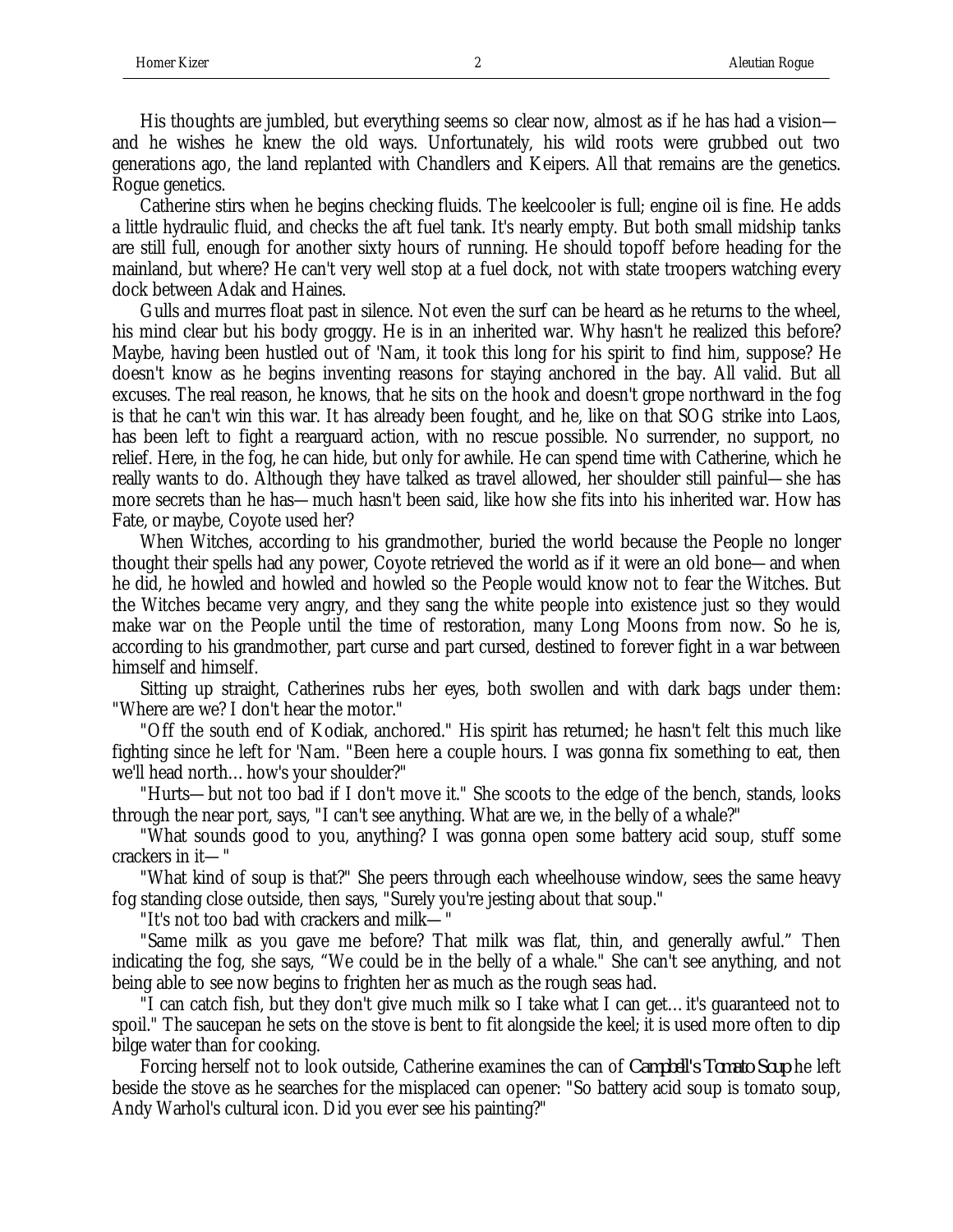"The one of a soup can, who hasn't?" The can opener is where he dropped it in the freezer when he was getting out a package of caribou steaks, what, three weeks ago. No wonder he couldn't find it. He almost didn't remember dropping it.

"Just wondered."

"Why? What am I supposed to think of it? The soup is cheap, three cans for a dollar, sometimes four. It's quick to fix, and I suppose a fellow can stay alive on it. In 'Nam, I ate it cold from the can, just opened a can and ate it. It was better than our rations. So what am I supposed to think?"

"Do you think his painting works, talks to you, makes some kind of a statement?" She wonders how the subject came up—her head hurts as well as her shoulder. She's hungry, tired, could be bitchy, and too out of it to care about much.

"What difference does it make if his painting works for me? I wouldn't buy it, not when I can get the real thing with soup inside. So there's your answer." The soup seems to take forever to heat. "I have a book someplace about art…bought it on a clearance table for fifty cents in an Anchorage bookstore. Used to keep it in the head and read it while sitting there contemplating whether I should use three sheets or four. The book was worth what I paid for it."

"I always wanted a bookstore." She actually saw the book: it's in his small, but unusual library. A four volume set of Herodotus. *The Odyssey*. *Don Quixote*. A couple of shoot-em-ups: The *First Fast Draw* and Ken Follet's *Triple*; plus, *The Coastal Pilot*. The art book is dog-eared as are all of his books. There's something about him that doesn't quite make sense to her. "It was my dream as a girl."

"So you dream—what happened? besides the Shriner."

"Shriner? Did I say something to you about a Shriner or is this more of—" She pauses as she remembers that he apparently knows her from before the sky fell in. "How do you know me? From where?"

"I don't know you. What makes you think I do?"

"You knew about—"

"I don't know anything. I made a couple of lucky guesses." The soup is finally warm enough to dissolve its lumps. "So I came onto you…but," he has a war to fight, "you're outta my league."

Sitting, she rolls her fingertip around the rim of her coffee cup, empty but for its dregs. "Don't flatter me. It makes me want to—"

"What? Threaten me with the things of this world, things that can be sung to sleep so that they can be broken by toothless grandparents…you were a little girl when the witches woke you up with their evil, but the witches have no power beyond the edges of the world. So what else did you used to dream about?" He divides the soup between the pan and a bowl.

"If I had a dream, it'd turn out to be a nightmare."

Nightmares, daymares, visions—subjects he knows about, and he wonders since a fellow trusts a woman with his life every time he makes love to her, why is it so hard to trust one with secrets.

"A long time ago," he pauses. Eight years of silence—she won't understand. There is too broad a gulf between her world and his, especially now as he understands it.

"You were going to tell me a story. About you?"

"Yes." That bench-leg had his nose under that doe's tail. Big mistake. He never would have had the chance to kill that bench-leg otherwise. And he is fixing to make the same mistake.

"And now you're not?"

"Don't know if I should."

"I'm a good listener, and worth the risk."

"You'll laugh at all the right places, cry when you should?"

"Men have paid me a lot—"

"To listen to fantasies?…I don't want anything from you that you don't want to give. Don't want a smile unless you feel like smiling. Don't even want your trust unless you want to give it, and you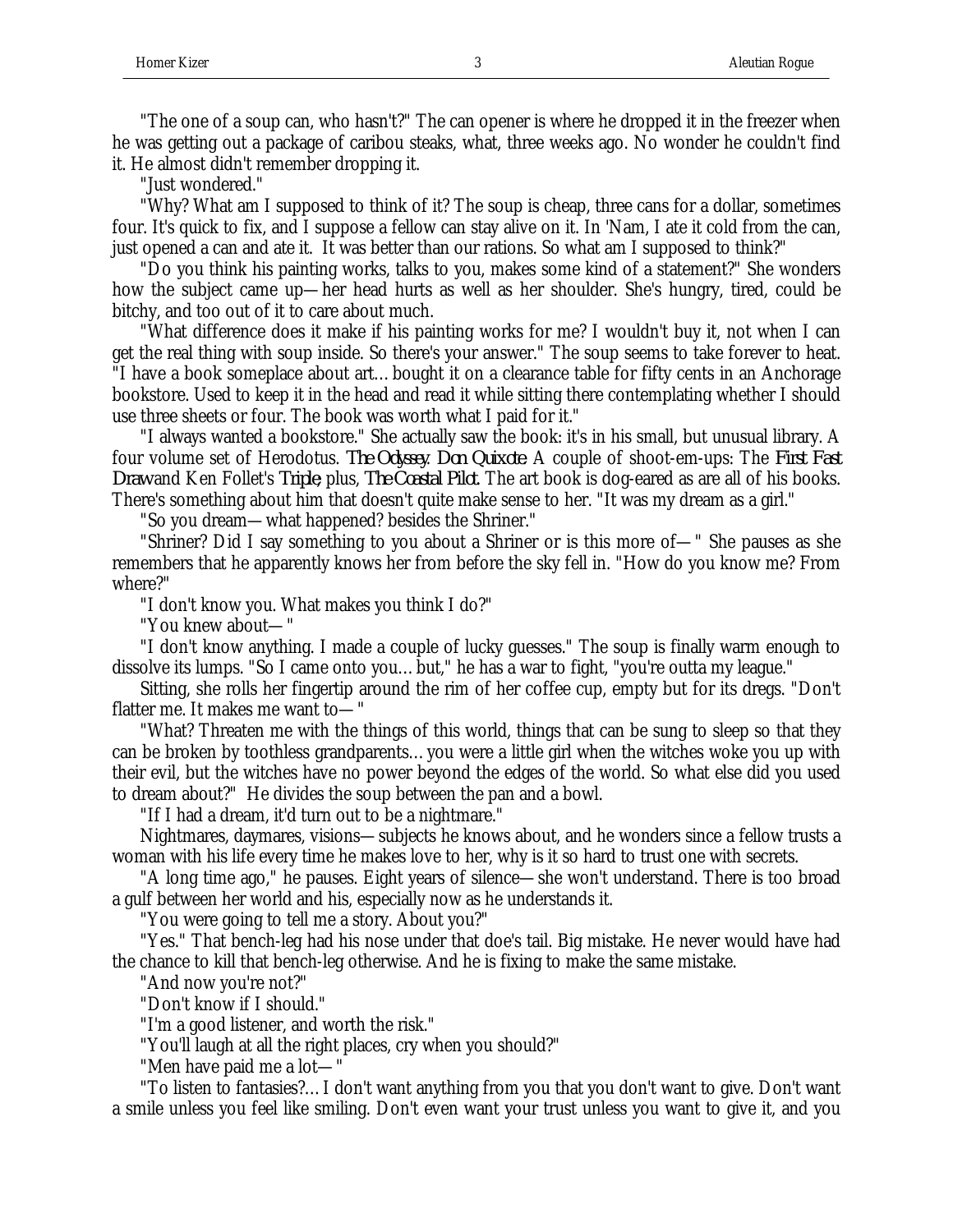"No?…milk loses its identity in soup." She holds her spoon as if it were a wand. "Takes the edge off the acidity of the tomatoes. Together, they're okay. What do you think?"

"I forgot to get you down the crackers…I put a package of steaks in the sink to thaw. We have a twelve or so hour run north. When we get to Blue Fox, we can fry some potatoes, can have some real food."

"You didn't answer my question."

"Your shoulder hurts too much for me to answer."

"Meaning?"

"Do you know the poem, *There's a race of men that don't fit in, A race that can't stay still. So they break the hearts of kith and kin, And they roam the world at will*? That's what I am, a man that doesn't fit it, a little renegade Umatilla, a quarter Rogue Indian, some English, more Dutch, a bad combination. Bad seed for everyone."

"I can match yours. *Ride through the doors of our unentered house. Exiled in us we arouse the soft, Uncleanched, armless, silk and rough love that breaks all rocks.* Can you do that? Silk and rough love." With her right arm, she reaches for his suspenders to slip them from his shoulders. She doesn't want to think of what either the Organization or the Soviets' GRU will do to him. The Organization is in every port. Every law enforcement agency has been alerted. He doesn't, they don't stand a chance, but she thought they would be dead before now.

This feels like war, like 'Nam, the feel of her hands, professional—he doesn't want the type of sex that sustained his company over there, the sex he avoided because he didn't want to bring anything home to Judy. But his thoughts really aren't of Judy or the boys, not today, not right now. And he worries a little about touching her shoulder

She lightly slides the fingertips of her right hand over his hard muscles, knowing she would like to show him off at Rio. What a couple they'd make…he doesn't look like someone who'd shoot two federal agents. A big child. Innocent. Really is. Oh, he's been cut. Has scars. But he's not ugly inside. Her catty acquaintances would be envious—but there won't be any more holidays in Rio or anywhere else. All that is over. She has had a good ride, has shone for a season. Materialism over poverty. But wealth, like life, is temporal.

If he's to stand any chance at all, she will have to leave him. Is that love? She wishes she knew, the word one she has used without assigning to it any meaning, just sound, like the whisper of the sea, soft, seductive, soothing, cold here near the end of the world. Maybe he'll remember her, she hopes.

He is, she's certain, *One of the Legion lost*. Yes, that's him, and she doesn't know if she likes the idea of him caring for her. He does care. That is the hell of it. Perhaps, she hopes, he is merely trying to atone for things that aren't his fault. She would hate to think he has a death wish, but that is how he comes across to her.

Her life, though, evidently means something to him, and she has no other way to return his concern than this . . .

\* She was dry and her shoulder hurt; she wishes she felt better and that she cared, wishes she were attractive. The moment lasted longer than she intended: for most of an hour, they laid together without speaking, rocking gently in the fog that confused everything. Now, she is confused. It all seemed routine, the practiced touch, what follows. She didn't intend this confusion, hasn't felt it for a long time, hasn't felt anything for years. But what he left in her is growing. She feels it beginning to take over her body, her mind. If she could, she would flush it from her, but it has steamed up her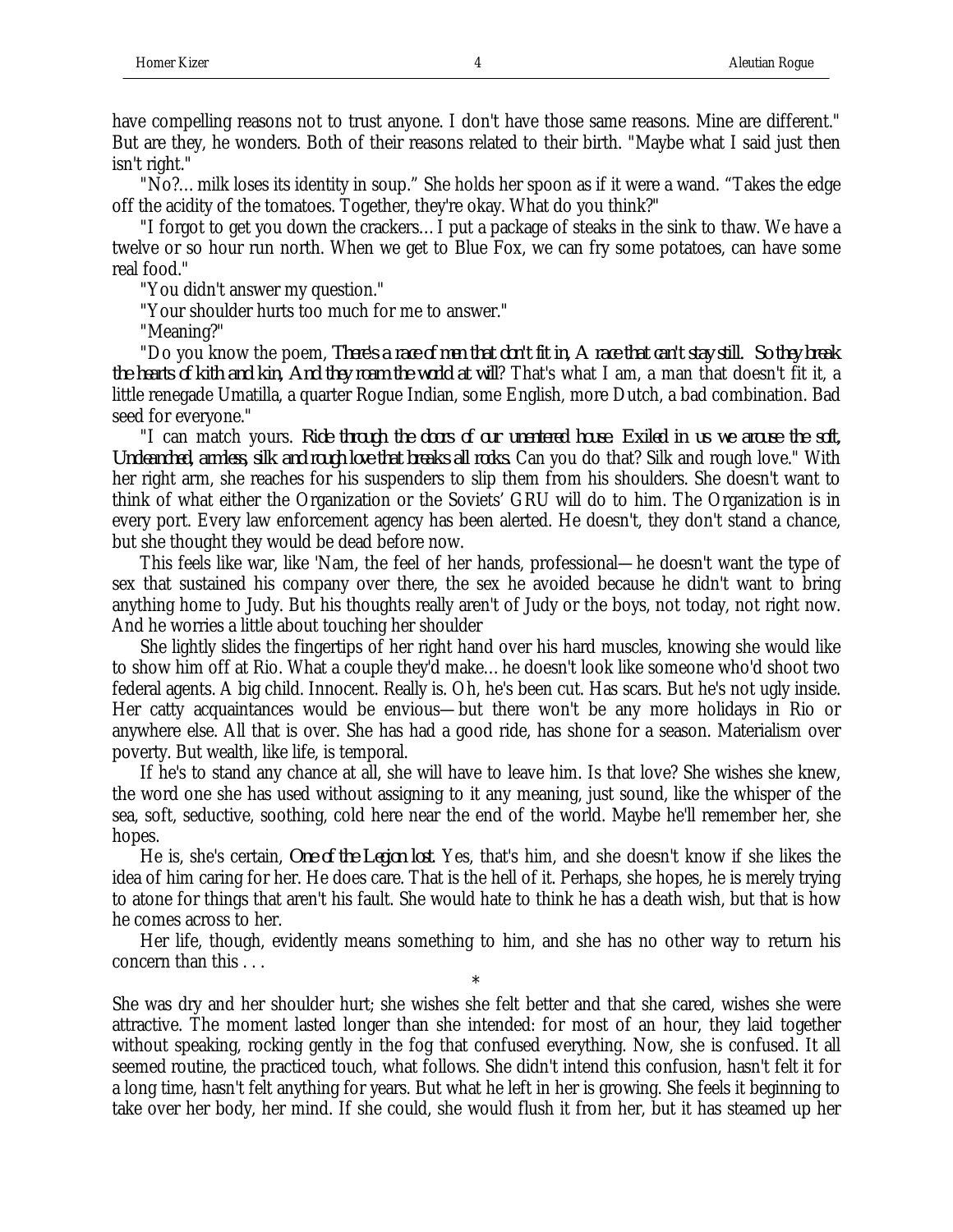thoughts and she can't see anything clearly. Everything is lost in the heavy fog he pumped into her, filling her, the fog overflowing her and the bunk and the boat and the bay.

Everything seemed so clear . . .

2.

Eric Pettersen wants Shoulders to resist arrest so badly that he can't accept the possibility of the fisherman's derelict boat sinking; he absolutely refuses to accept that possibility. Of course, Chief Closa and the Alaska State Troopers have accepted the report of the *American Pride*, its crew a stoned bunch of potheads as far as he's concerned, completely unreliable. The Coast Guard looked around Egg Island for a day, but didn't find anything, didn't even find a trace of the other boat, the *Hellion*. Nevertheless, both vessels are now, two days later, offcially listed as lost at sea. If he doesn't do it, no one will ever apprehend the fisherman. He will be laughing stock—

The anger he feels, the hate—he will not be laughed at.

"You'll get him, I know you will." Donna, who supplements her wages by being nice, lays her heavy arm across his shoulders. "And if you're to make your charter to Kodiak this morning, you need to be going."

Pettersen feels the weight of the black-haired desk clerk's arm, twists his shoulders as they lie together in her bed, its sheets smelling of her perfume. Skin slides over skin, the friction almost more than he can bear.

"What did you find out last night?" He again asks since they have nothing else to talk about.

"I told you, McPhearson took the *Northfjord* to Kodiak, then got off, didn't go wherever Jay wanted her to. She caught a boat to Seward. That's all I know."

He picks up his watch from her nightstand. She is right. He has to hurry. The chartered Cessna 440 will fly directly to Kodiak from Unalaska, but its pilot will not wait long for him. So hastily showering, washing from him the scent of her and of this black end of hell, he dresses and starts for the ferry dock, his steps quick but betraying the impotency of his office here, so far from Washington and the White House. With the wind pressing his trouser legs smooth, flattening the permanent pressed creases; with the mud of the graveled street slick under his leather soles, the leather spongy from days of freezing and thawing; with his muddy footprints crumbling in the wind—he hurries without dignity, without respect, an empty suit at which local fishermen laugh as he passes the Post Office, the Cop Shop, the Church.

3.

Jay, very careful of how he touches her, sits holding Catherine as he listens to a tape of "Bridge Over Troubled Waters," a tape he hasn't played for a long time—and for a long time, neither of them say anything. Instead they listen to the tapedeck and to the fog, which has no real sound, and she leans her head against his shoulder as she shivers a little.

He was feeling Native until she, well, changed the subject, sex being the great equalizer, the place where men die but live again, the dominance of being on top, then the leveling afterwards of lying together as if dead, two becoming one, Judy and guilt forgotten. Not really knowing how to proceed, he says in words almost too soft for even him to hear, "I used to log, would look at a patch of timber, figure how long it'd take me to fall all of it, then see how close I came, the trees just there to be cut, no connections between me and them other than my saw." And he tells about schoolmarms, widowmakers, barberchairs, and the snag that killed his dad. "Mom wasn't making it so I joined the Army right out of high school. Graduated from Siletz Tuesday night and was in Fort Ord for basic training Thursday morning. I could shoot so they made me a sniper, and the 'Cong were like trees, there to be killed, always another one, some a tougher shot than others, but the shot was important, not the target. Targets were just there to be hit." He tells about the seven weeks fighting his way out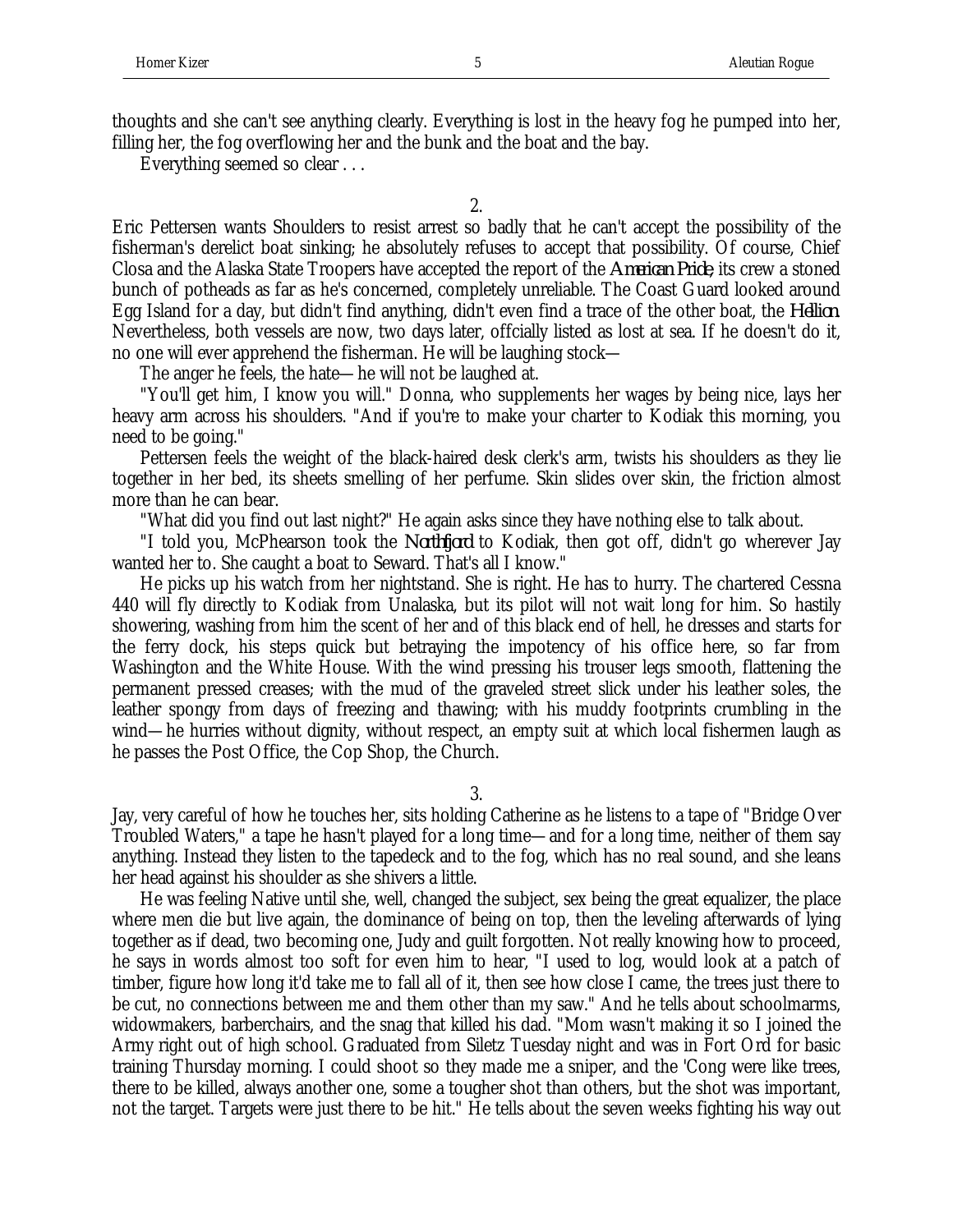of Laos, then being sent home, discharged and listed as missing in action for two years, and the problem of even renewing his driver's license when he didn't exist. "Then I came up here, started fishing, halibut at first, and catching lots of cod, incidental catch, some as big as forty pounds but lots of five, seven pounders, but with no market for them. I'd toss them on the deck till the deck was covered, then kick them off, no connections to me. I was separated from everything around me- -the threads that connect the world together were severed by so much death, mostly justified." He pauses to see if she wants to speak, but she says nothing. "Then it came to me just a little while ago, my spirit, and I understood the problem, understood that I have to splice those threads." As an afterthought, he adds, "It's a Native thing I suppose—mend the tear I've made by a lack of respect…I have some money, enough to buy you another dress, a gray silk one, but you have to tell me about yourself—if you want to."

"I'm not much of a patriot, not like you."

"So that's what I am. A patriot?…Do you get tired of controlling your destiny when you have no good choices of what that destiny will be?"

"I'm not that complicated. I just supply kicks. Drugs. Room keys. Parties. That's all, just kicks." She talks about her parents, mentions the scandal and working her way through college, describes the swallows' return to Capistrano, and asks if he's seen Old Tucson, if he's visited Squaw Valley, seen Harrah's automobiles.

"Naa, but I've held twenty pounds of gold in my hands, cut slabs from a jade nodule larger than a car…do you know what an uranium blossom is?" She shakes he head, and he describes the blossom he found on the headwaters of the Goodpaster River, a blossom for which Alaskan Separatists had unsuccessfully hunted until a year ago. "They want to build a bomb, but I don't think any of them know how. At least I hope they don't."

"Survivalists with an atomic bomb, that's a scary story." And she tells him about the boys diving from the cliffs of Acapulo, about Mardi Gras in New Orleans, about the form and surface of beauty. "Beauty has always been a mask like an Indian putting a wolf skin over his back so he could get close enough to kill a buffalo. But you'd probably know more about that than I do."

"Killing buffalo? No. A bear, maybe. One shot from a long ways off, take out the ball of the near shoulder, then wait." He waits for a moment, then continues: "White men see Indians putting on wolf skins to sneak close—with the skin, you become a wolf, a shape-shifter, partly hidden, partly visible, like beauty, yes." And after a long pause, he goes on to tell her about the five fingers of the Yukon River where he had once killed a grizzly; he warns her about the rapids below Lake LaBarge. "But you're probably not going to canoe the Yukon so why am I telling you this?"

"Don't know why you are, but if I am ever again up here, I'll know which finger to take…I might be able to square things for you with the Organization. Don't know about GRU.

After a long pause, she adds, "The ivory was stolen before it could be loaded onto a Soviet factory ship…GRU is Soviet Military Intelligence. They are also involved, or will be."

"The enemy?"

"The enemy is us. Pogo? Is that right? I think it is." She now wants to do protect him from himself. But warning him about who he's up against doesn't seem like enough.

"And what is this organization? A bunch of dope dealers and their muscle?"

"I don't know many nice guys, Jay, but I think you're one. The less you know, the better." She looks away. Then in a very small voice, she says, "It's a bunch of fucking pimps and cowboys, a Cartel connection, some of the Beautiful People, names you might have heard, but none of them anybody you'd want to know."

"What's your connection to—"

"Don't ask."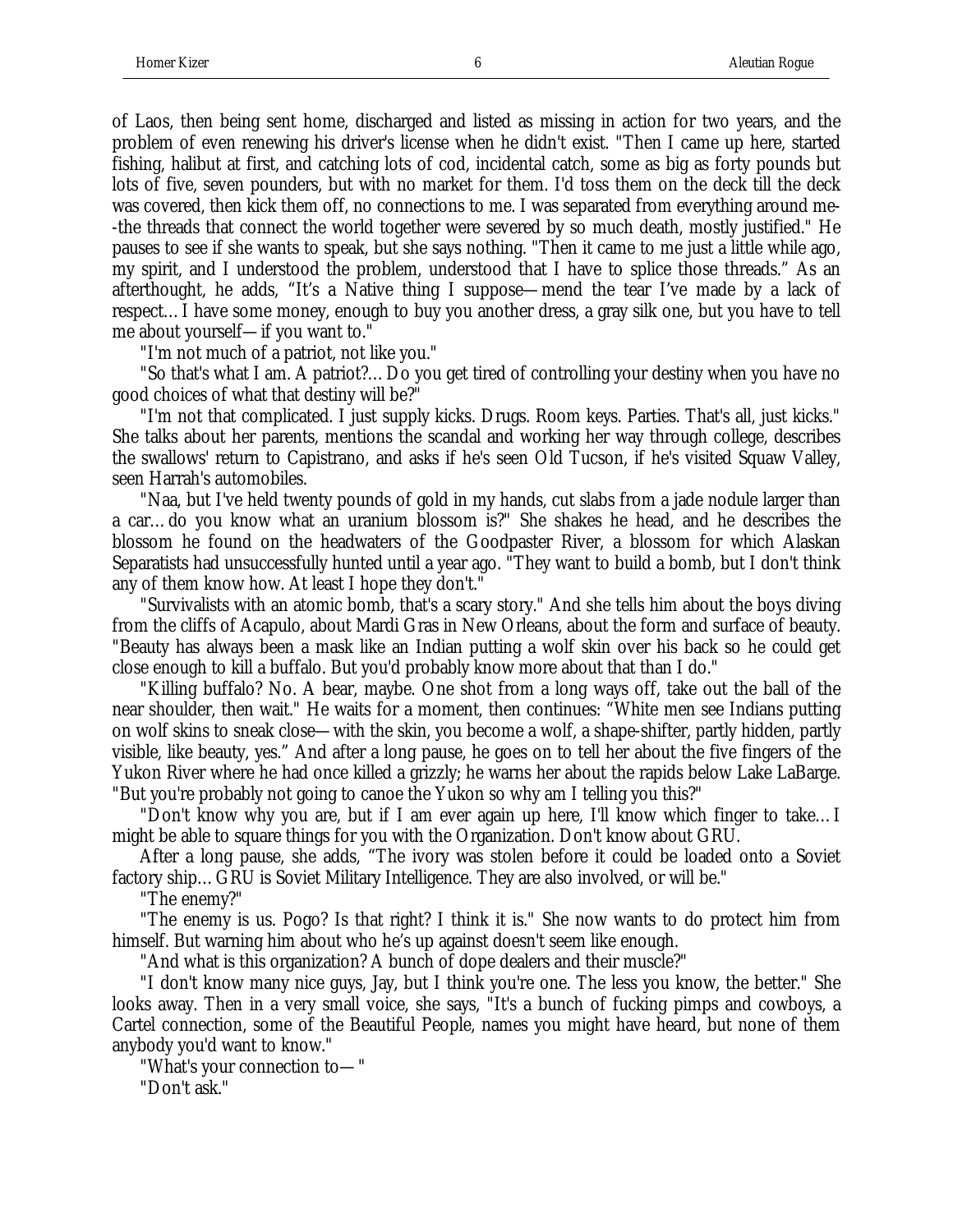"It sounds like I have the government after me, plus the organized arm of society and maybe the Russians. Not bad for a Siletz Indian, huh? My great-grandfather might actually be proud—if he was ever sober long enough for anybody to tell him."

"That's sad, but I hear my bitterness in you."

"I doubt that's what you hear…he drank 'cause there wasn't much else to do on that postage stamp size reservation at Siletz before a local market for logs developed—and we need to be going. I'd like to sit here with you and wait out this fog to lift, but we actually need its cover since we are likely to meet another boat and certainly planes as we get close to Karluk, then Kupreanof Strait."

"Rough water ahead?"

"Naa, shouldn't be. Should be as slick as roe on kelp."

She has no idea how slick that is although her imagination produces some slimy images; she assumes slick means smooth like his use of short water means shallow, short for needing only a short buoy line to reach the bottom.

Finally separating, he asks, "Where would you go if you were to disappear?"

"Don't know. Never thought about disappearing. My dreams have always turned out to be nightmares."

"I don't remember mine—"

"Nightmares or dreams?"

Instead of answering, he starts the Jimmie as he again checks his radar scope. Nothing but the beach and headlands. They haven't moved, but remain where they were before she kissed him. He thought they might have drifted out into deep water. But then, even after the whispering, the teasing with words and tongue, the secrets, his, hers, also remain as solidly stratified as the craggy headlands that cast long shadows across his radar, headlands lost in the fog.

"I have to get the anchor. One more day, and then we sleep."

The *Coyote* rides the ebbing tide out of the bay. They reach Shelikof as the tide turns and the fog darkens with the setting of the sun far to the west. For six hours, the rising tide pushes them northward, but even with the current, they are only off Seven Mile Beach when the tide turns again. They are still fourteen, fifteen hours away from Blue Fox Bay.

Hours stretch into more hours. Sandwiches would again be the order of the day if they weren't out of bread; so food and cooking is forgotten as the night wears away, its cold edges dulled by the fog.

The drone of the Jimmie prevents conversation as another day's run is neither welcomed nor dreaded, just long and wearisome. But Catherine, still favoring her left shoulder, leans against his shoulder, and makes the hours seem shorter.

They are approaching Kupreanof Strait as daybreak catches them. Although the sun lightens the gray sky, only a lone porpoise crossing and recrossing beneath the *Coyote*'s bow breaks the monotony of the day for him; he has been here before. And his main concern remains being spotted from the air if the fog were to lift. He doesn't really want anything to break the monotony.

But in the thinning fog the day is anything but monotonous for Catherine, who sees her first sea otter pup asleep on its mother's stomach, then a couple of hundred otters as they pass by the west side of Raspberry Island, then a raft of otters in the kelp south of Steep Cape, then, near Ban Island, a spouting whale that she can't identify even though they are almost on top of it. The s'oish of the bow, the cries of gulls, the barking of sea lions—all excite her. She points to puffins, running on the waves, too heavy to fly after feeding, and to seals the color of rocks, and to the channel light on Alligator Island as only whiffs of fog remain.

They round the island, and turn towards the entrance to Shuyak Strait. Blue Fox Bay is in sight as the sun drops below the southern horizon, the fog behind them and still thick over the lower portion of Shelikof.